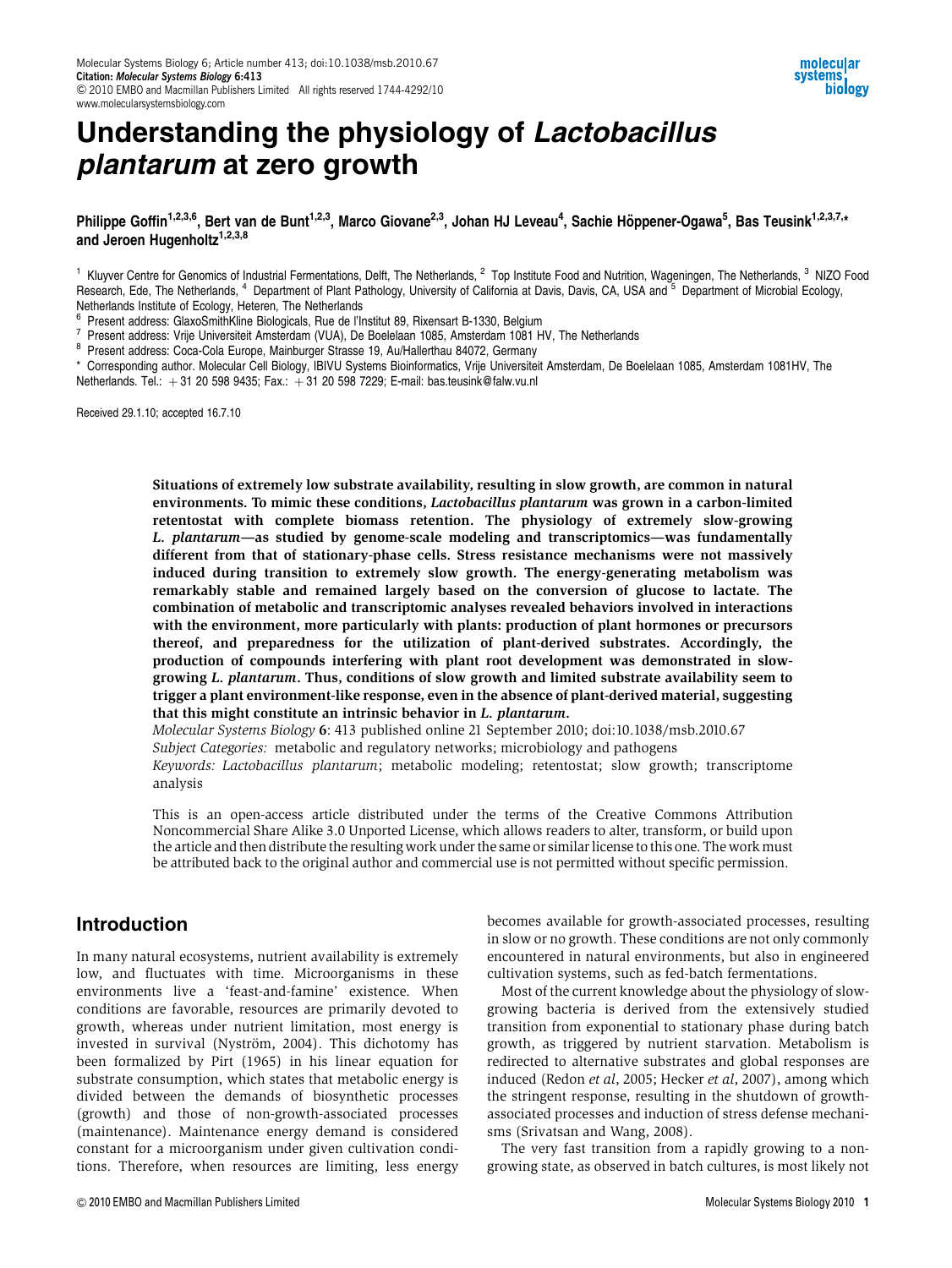<span id="page-1-0"></span>very relevant under natural conditions, in which exponential growth at maximum specific growth rate is rarely encountered. In addition, as a result of the high metabolic activity in exponential phase, carbon-starved stationary-phase cells are faced not only with limited nutrient resources, but also with the presence of high concentrations of end products of their own metabolism, which often are growth inhibitory. An alternative model to study bacteria at a defined growth rate is the chemostat, in which the specific growth rate can be directly manipulated by changing the dilution rate, and which provides the additional advantage of a controlled and constant environment. However, chemostats cannot be operated at extremely low dilution rates because of homogeneity problems. This can be overcome by using biomass recycling fermentors (retentostats), that is, chemostats with complete biomass retention. In these systems, biomass progressively accumulates, resulting in decreased specific substrate availability. Hence, less energy is available for growth, and the specific growth rate decreases concomitantly [\(van Verseveld](#page-11-0) et al[, 1984](#page-11-0)). Such systems have been used to study physiological properties of various microorganisms or micro-bial communities at low growth rates ([Chesbro](#page-10-0) et al, 1979; Arbige and Chesbro, 1982; Müller and Babel, 1996; Konopka et al[, 1998](#page-10-0); Tappe et al[, 1999\)](#page-10-0). None of these studies, however, has used recently developed genome-scale functional genomics and modeling approaches to study extremely slowgrowing bacteria under such conditions.

In this study, Lactobacillus plantarum was used as a model microorganism to investigate the physiology of slow growth under retentostat conditions. Besides fermented foods, L. plantarum is found in a variety of environmental niches, including plants ([Mundt and Hammer, 1968; Ercolani, 1991](#page-10-0)) and lakes ([Yanagida](#page-11-0) et al, 2007), in which nutrient supply is limited (Münster, 1993; [Leveau and Lindow, 2001\)](#page-10-0). It has a relatively simple carbon metabolism mainly focused on lactate production, but the genome sequence of strain WCFS1 has revealed a high potential for metabolic flexibility and interactions with the environment [\(Kleerebezem](#page-10-0) et al, 2003). To get a complete overview of its physiology under these conditions, two genome-scale tools were used: metabolome analysis using a genome-scale metabolic model [\(Teusink](#page-11-0) et al, 2006) and transcriptome analysis.

# **Results**

### Biomass accumulation

L. plantarum WCFS1 was grown under anaerobic retentostat conditions in a chemically defined medium containing glucose and citrate as carbon sources. Two independent cultivations were carried out, which were run for 45 and 31 days (fermentation 1 and 2, respectively). Biomass accumulation followed a negative exponential pattern (Figure 1A), as predicted from the van Verseveld equation ([van Verseveld](#page-11-0) et al[, 1986](#page-11-0)). The biomass accumulation profile did not show different modes of growth, as reported for other microorgan-isms ([Chesbro](#page-10-0) et al, 1979; [van Verseveld](#page-11-0) et al, 1984; Müller and [Babel, 1996\)](#page-10-0). The specific growth rate  $\mu$  was calculated from the fitted van Verseveld equation (section II.2 of Supplementary information): in the longest-lasting fermentation, the final



The van Verseveld equation is based on two assumptions: (i) all biomass is retained inside the fermentor, and (ii) all biomass remains viable and metabolically active [\(van Verse](#page-11-0)veld et al[, 1986\)](#page-11-0). Both conditions were found to be fulfilled under our cultivation conditions. Biomass retention was



Figure 1 Growth of L. plantarum WCFS1 under retentostat conditions. Data from retentostat cultivation 1 and 2 are represented as black diamonds and gray circles, respectively. (A) Measured biomass concentration  $(g_{DW} \rvert^{-1})$ . The biomass calculated from the fitted van Verseveld equation for fermentation 1 (black plain line) and 2 (gray plain line) are shown, as well as the corresponding calculated specific growth rates (black and gray dotted lines for fermentation 1 and 2, respectively). (B) RNA (dotted lines) and protein (plain lines) content of the biomass. (C) Major end products of metabolism during retentostat cultivation of L. plantarum (fermentation 1). Concentrations are expressed as the difference between the measured concentration in the medium feed and the measured concentration in the filter line samples. Closed squares, lactate; closed triangles, acetate; closed circles, formate; open diamonds, ethanol; open triangles, succinate. Source data is available for this figure at www.nature.com/msb.

 $\mu$  was 0.00006 h<sup>-1</sup>, corresponding to a calculated doubling

### Biomass viability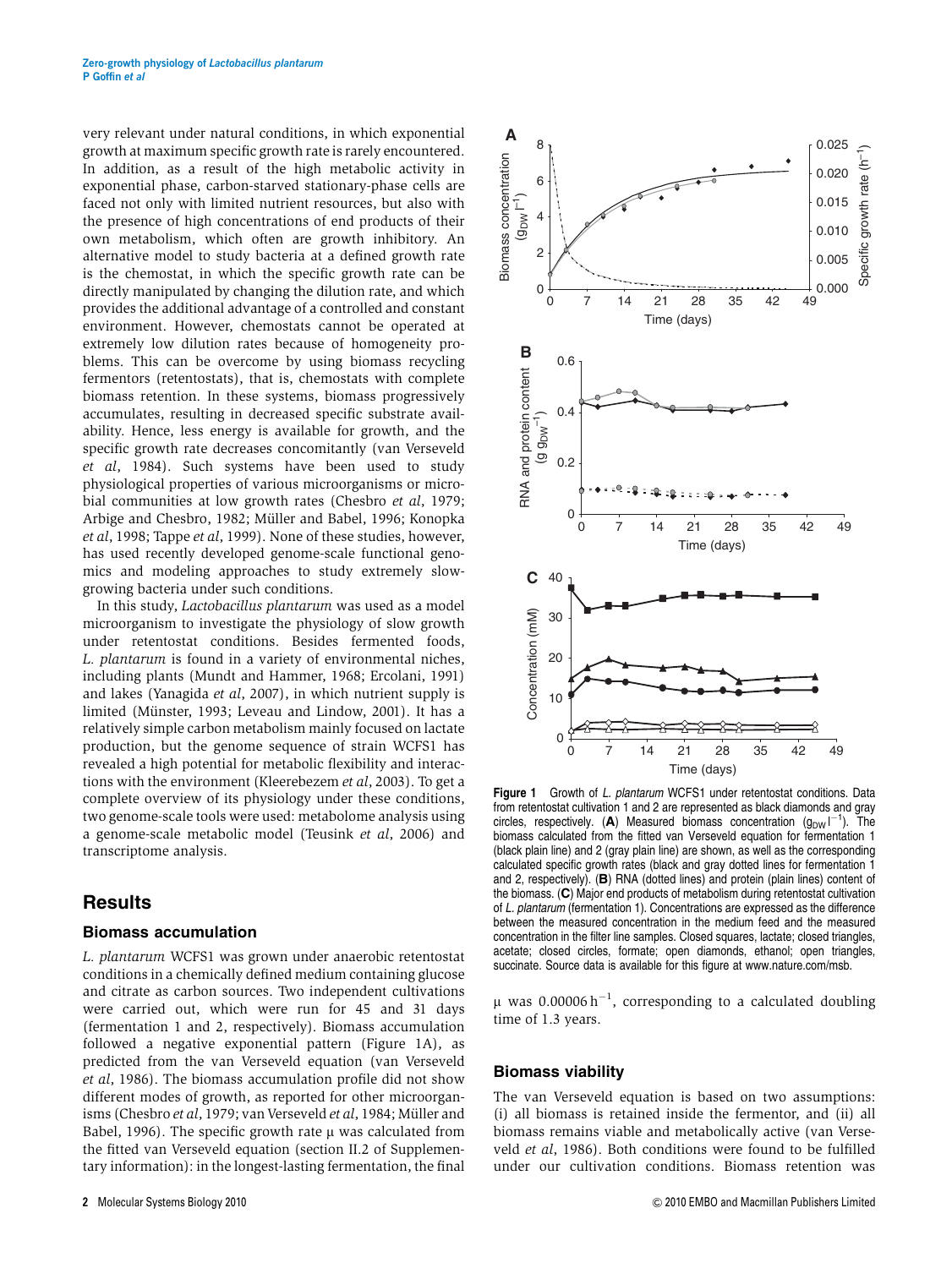higher than 99.99%, as calculated from the ratio of colonyforming units in the fermentor and in the filter line. Viability was assayed using the LIVE/DEAD BacLight kit; the relative fluorescence of the two dyes did not change significantly during retentostat cultivation. Microscopic examination of individual cells revealed no significant changes in cell morphology, such as modification of cell size, increase in cell-chain length, or formation of cell aggregates. No cell debris was observed. Together, these results indicate that retentostat cultivation of L. plantarum did not result in a loss of viability. Although metabolic activity was not measured in individual cells, no indication of a decreased metabolism was observed (see below).

#### Biomass composition

Biomass composition was observed to be constant despite the decreasing growth rate [\(Figure 1B](#page-1-0)). RNA and DNA accounted for 7–10 and 2% of the cell mass, respectively, in agreement with previously published values ([Teusink](#page-11-0) et al, 2006). The measured protein content accounted for 41–45% of the cell dry weight. The stable RNA and protein content confirmed the metabolically active state of the cells.

### Metabolic profile

The two carbon sources present in the medium feed—glucose and citrate—were completely consumed throughout cultivation, confirming that the cultures were carbon and energy limited. Already under chemostat conditions, a mixed acid fermentation pattern was observed. Both fermentations displayed a very similar fermentation pattern, with lactate, acetate, formate, succinate, and ethanol as the main end products ([Figure 1C](#page-1-0) and Supplementary Figure S7a). These compounds accounted for over 99% of the carbon balance at all time points. Minor end products were also detected (Supplementary Figure S1a). Importantly, the overall fermentation pattern did not change significantly during retentostat cultivation [\(Figure 1C](#page-1-0) and Supplementary Figure S7a).

Of the 18 amino acids present in the medium feed (no Asn and Gln), only Ser was completely consumed during the whole fermentation. Most amino acids displayed slight variation in their uptake rate. Arg, Asp, Met, and Ala were even produced as the specific growth rate decreased (Supplementary Figure S7c). Ammonia production increased during the first week and then remained stable (Supplementary Figure S7b).

#### Energy generation under slow-growing conditions

The distribution of energy costs between growth- and maintenance-associated processes was calculated using a genome-scale approach, taking all measured metabolic fluxes into account (Supplementary Figure S2b and section I.3 of Supplementary information; [Teusink](#page-11-0) et al, 2006). The calculated values for the maintenance energy coefficient  $m_{ATP}$ and the biomass yield  $Y_{ATP}$  (0.2351 mmol<sub>ATP</sub>  $g_{DW}^{-1}$  h<sup>-1</sup> and 0.0160  $g_{DW}$  mmol $_{ATP}^{-1}$ , respectively; Supplementary Table S1) indicated that the amount of energy used for maintenance increased from 13 to 94% of the total ATP generated during the

first 31 days of retentostat cultivation  $(\mu_{31 \text{ days}} = 0.0002 \text{ h}^{-1})$ ; Supplementary Figure S2c).

The model simulations also provided insight into the mechanisms and limitations of ATP generation. Globally, the predicted pathways of ATP production showed very little variation during retentostat cultivation, as expected from the relatively stable metabolic profile [\(Figure 1C\)](#page-1-0). The conversion of glucose and citrate to lactate, acetate, ethanol, succinate, and formate was the largest contributor to energy production. Despite a large increase—more than seven-fold—in biomass concentration during retentostat cultivation, the decreased specific substrate availability was not compensated by redirecting the carbon metabolism towards higher ATPyielding pathways such as increased acetate production.

### Role of amino-acid metabolism in energy generation

All the measured fluxes were used as constraints in the genome-scale metabolic model of L. plantarum. Using reduced costs as sensitivity parameters on maximal ATP production rate [\(Teusink](#page-11-0) et al, 2006), the model simulations indicated a negative impact of the uptake of all amino acids—with the exception of Glu—on ATP production during the whole fermentation. Unexpectedly, they did reveal a positive effect of the production of Arg, Asp, Met, and Ala on ATP generation (section I.5 of Supplementary information). As shown in [Figure 2A,](#page-3-0) this effect was connected with the limited ammonium efflux: when no constraint was set on the maximum ammonium production rate, a 15% increase in  $NH_4^+$  efflux was predicted, whereas the predicted positive effect (positive scaled reduced cost) of Asp and Met production was drastically reduced, and a strong negative effect of Arg production was predicted. Conversely, the uptake of branchedchain and aromatic amino acids (BCAAs and AAAs, respectively) had a positive effect on ATP production only under conditions of unconstrained ammonium production. Similarly, the production of Ala, as observed from day 31 onward, was predicted to improve ATP production only when ammonium efflux was limiting. These observations indicated that the production of Asp, Arg, Met, and Ala, was connected with the catabolism of BCAA/AAA under conditions of limited ammonium efflux. This was confirmed by performing a simulation in which BCAAs and AAAs were not constrained to be taken up: under such conditions, no positive effect of amino-acid production was predicted (section I.5 of Supplementary information).

Yet, the gain in ATP associated with amino-acid production and the connection with BCAA/AAA consumption were not immediately clear without careful analysis of the modeled flux distributions. Model simulations indicated that BCAAs and AAAs were taken up in significantly higher amounts than needed for biomass (protein) synthesis: at the lowest growth rate investigated ( $\mu_{31 \text{ days}}$ =0.0002 h<sup>-1</sup>), less than 10% of the total BCAA/AAA uptake flux was sufficient to fulfill biomass requirements, whereas the remaining  $> 90\%$  were predicted to be catabolized. The first step in the catabolism of BCAA/ AAA is catalyzed by an aminotransferase, which uses 2-ketoglutarate (2-KG) as the acceptor of the amino group.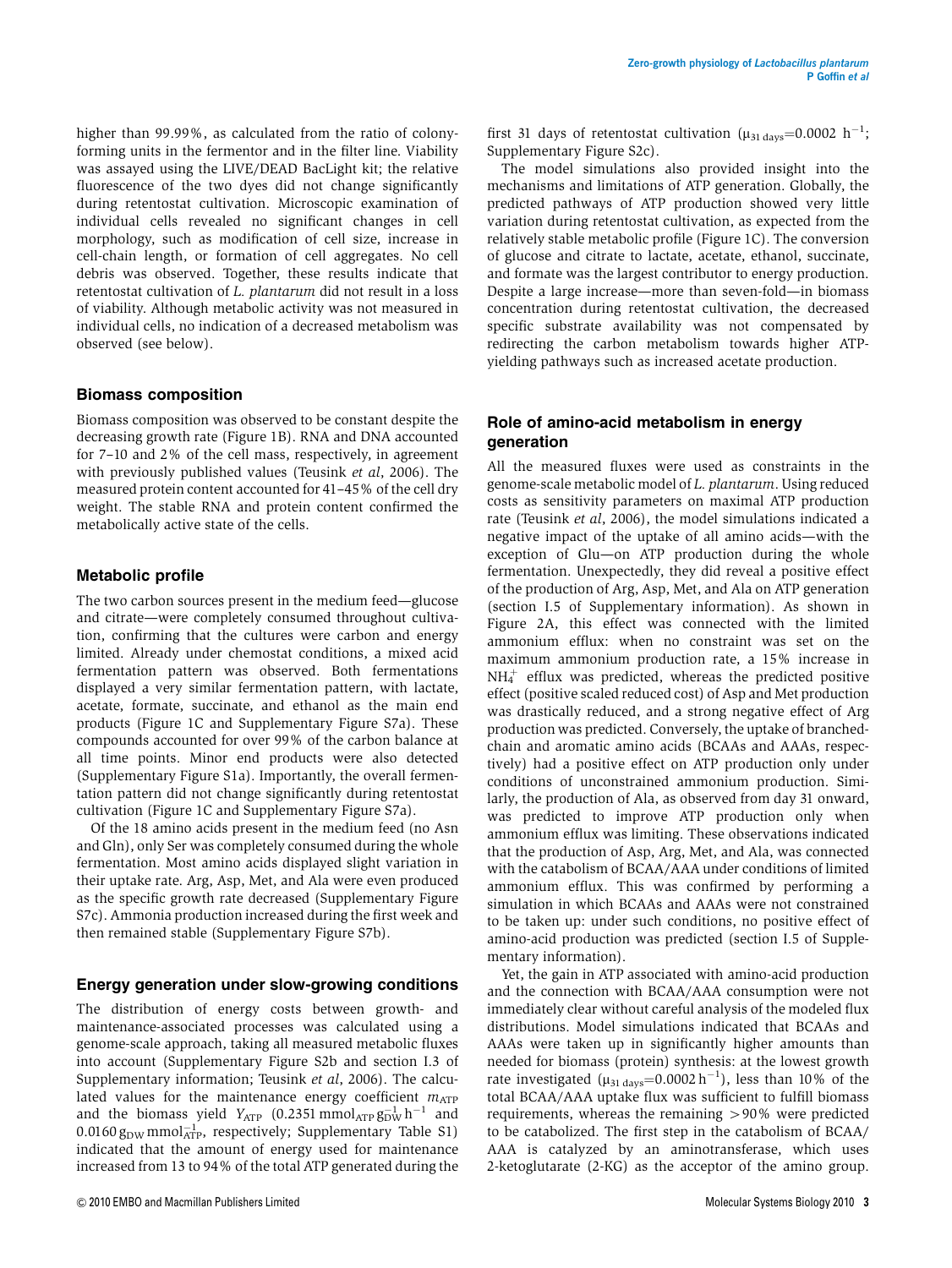<span id="page-3-0"></span>This acceptor, 2-KG, can be regenerated through glutamate dehydrogenase (GDH), with concomitant ammonium production (Figure 2B). Thus, an ammonium sink is required to regenerate 2-KG and further catabolize BCAAs and AAAs. This



role can usually be fulfilled by ammonium excretion (Supplementary Figure S3a; [Teusink](#page-11-0) et al, 2006). Under retentostat conditions, however, the rate of BCAA/AAA catabolism exceeded the maximum possible flux of 2-KG regeneration through GDH, based on measured ammonium production rates. Therefore, alternative pathways had to be active for supplying the necessary pool of 2-KG without concomitant NH4 <sup>þ</sup> generation, to catabolize the excess BCAAs and AAAs.

### Pathways of 2-ketoglutarate regeneration

To identify the alternative pathways for 2-KG regeneration and to further characterize the role of amino-acid production in the context of BCAA/AAA catabolism and limitation in ammonium efflux, FBA was performed under different sets of constraints (Supplementary Table S2), and the impact of constrained fluxes on the modeled flux distribution was analyzed (section I.5 of Supplementary information and Interactive Slideshow S1). Different solutions were identified that belong to three categories (Figures 2B and 3): (i) higher flux through reactions producing 2-KG by transamination, that is, without production of ammonium, (ii) higher flux through NH<sub>4</sub>+-consuming reactions, allowing a higher flux through GDH, and (iii) lower flux through alternative reactions that consume 2-KG. Production of Asp (reaction [3] in [Figure 3](#page-4-0)) and Ala by transamination from their cognate 2-ketoacid are representative of the first category (Supplementary Figure S3b and e). Met excretion—rather than transamination to 2-keto-4 methylthiobutyric acid (KMBA; reaction [5] in [Figure 3\)](#page-4-0) belongs to the third class. Purine (reactions [1], [9]–[13], and [15] in [Figure 3](#page-4-0)) and Arg biosynthesis (reactions [1] and [7]– [8] in [Figure 3](#page-4-0)) represent a mixed mechanism between the first two categories (Supplementary Figure S3c and d). They

Figure 2 Contribution of amino-acid production to the catabolism of BCAAs and AAAs, and to ATP generation under slow-growing conditions. (A) Effect of Arg, Asp, and Met production on ATP generation under conditions of constrained (closed bars) or unconstrained (open bars) ammonium efflux. FBA was used to maximize ATP production, using measured fluxes after 24 days under retentostat conditions (see section I.5 of Supplementary Dataset S1 for details). Scaled reduced costs were calculated as  $r_i^*q/q_{ATP}$ , where  $q_i$  represents the flux through reaction *i*,  $q_{ATP}$  is the objective function, and  $r_i$  is the absolute reduced cost associated with reaction i. Note that Ala production was not included in this graph as it was not observed before 31 days in retentostat conditions. (B) Metabolic pathways associated with regeneration of 2-ketoglutarate (2-KG) for the conversion of BCAA and AAA into their cognate 2-ketoacid (2-KA). The color code represents the different solutions used for regenerating 2-KG: green, glutamate dehydrogenase coupled to  $NH_4^+$  efflux (dark green) or to other  $NH_4^+$  dissipation reactions (light green); orange, acetyldiaminopimelate transaminase; light blue, Asp biosynthesis; dark blue, Asp biosynthesis coupled to excretion; purple, purine biosynthesis; light brown, Ala biosynthesis; dark brown; Ala biosynthesis coupled to excretion; red, Arg biosynthesis; dark red, Arg biosynthesis coupled to excretion. Extracellular metabolites are boxed. (C) Relative contribution of the different pathways involved in the regeneration of 2-KG produced by the catabolism of BCAA and AAA during the course of retentostat cultivation. The color code is the same as in panel B. The contribution of the different pathways was calculated based on 2-KG regeneration allowed by each pathway, as determined in section I.6 of Supplementary information. The contribution of individual reactions within each pathway is detailed in Supplementary Figure S4. Abbreviations: AcAOP, N-acetyl-L-2-amino-6-oxopimelate; AcDAP, N-acetyl-LL-2,6-diaminopimelate.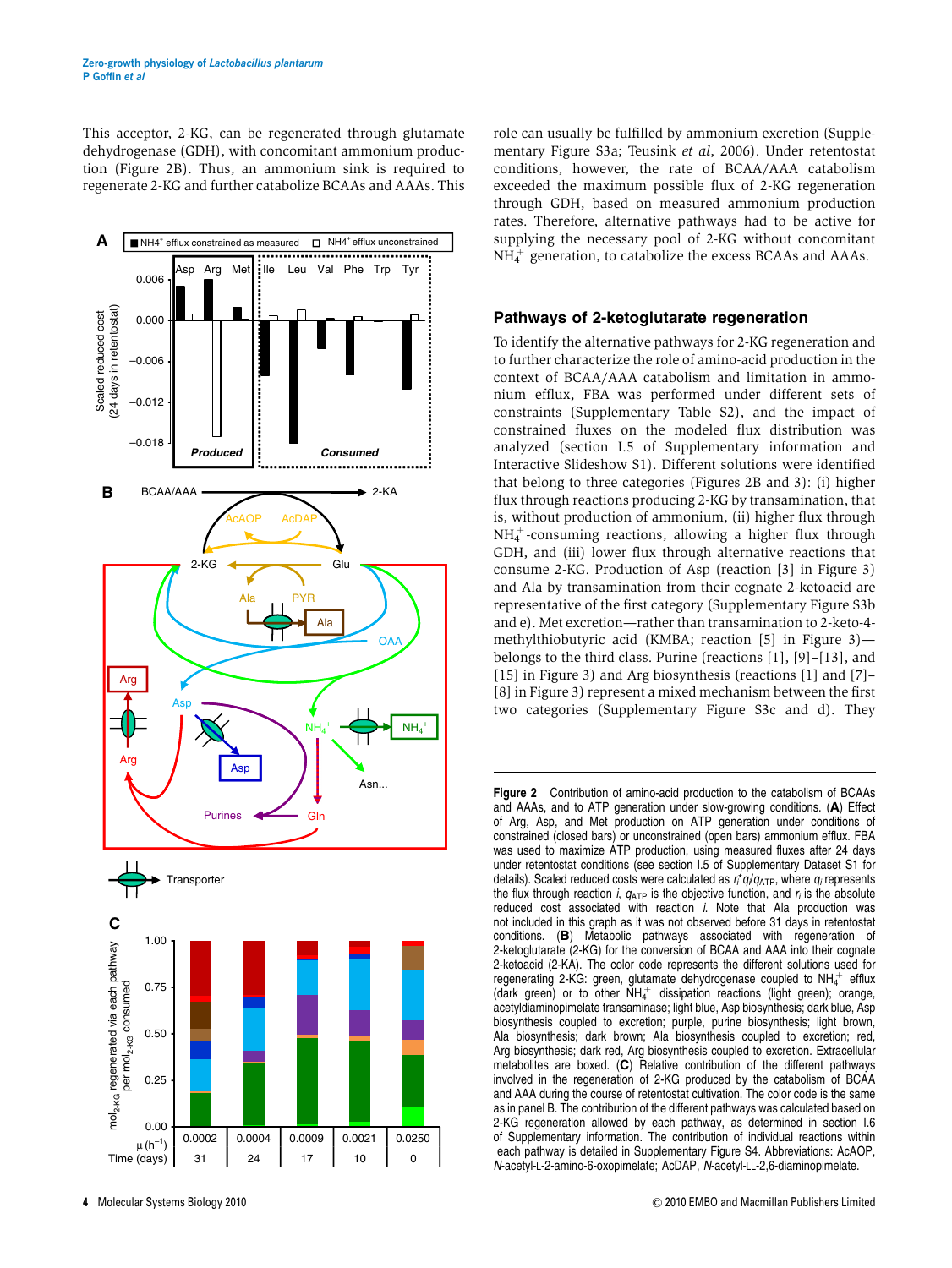<span id="page-4-0"></span>

Figure 3 Detailed metabolic map showing the pathways for 2-KG regeneration under retentostat conditions. Numbers between brackets refer to (lumped) reactions (same legend as for Interactive Slideshow S1; see Supplementary Dataset S1 for detailed description of individual reactions): [1], glutamine synthetase; [2], glutamate dehydrogenase; [3], aspartate aminotransferase; [4] branched-chain or aromatic aminotransferase; [5], methionine aminotransferase; [6], 4-methylthio-2-ketobutanoate decarboxylase; [7] carbamoylphosphate synthetase (glutamine-hydrolyzing); [8], lumped reaction of N-acetylglutamate 5-phophotransferase (ArgB), N-acetylglutamate 5-semialdehyde dehydrogenase (ArgC), N-acetylornithine 5-aminotransferase (ArgD), ornithine transacetylase (ArgJ), ornithine carbamoyltransferase (ArgF), argininosuccinate synthase (ArgG), and argininosuccinate lyase (ArgH); [9], lumped reaction of phosphoribosyl-pyrophosphate glutamyl amidotransferase (PurF), phosphoribosyl-glycinamide synthetase (PurD), phosphoribosyl-glycinamide formyltransferase (PurN), phosphoribosyl-formylglycinamide synthetase (PurL), and phosphoribosyl-aminoimidazole synthetase (PurM); [10], lumped reaction of phosphoribosyl-aminoimidazole carboxylase (PurK/PurE), phosphoribosyl-aminoimidazolesuccinocarboxamide synthetase (PurC), adenylosuccinate lyase (PurB), phosphoribosyl-aminoimidazolecarboxamide formyltransferase (PurH), and IMP cyclohydrolase (PurH); [11], nucleoside-diphosphate kinase (Ndk); [12], lumped reaction of adenylosuccinate synthase (PurA) and adenylossucinate lyase (PurB); [13], adenylate kinase (Adk); [15], phosphoribosyl-pyrophosphate synthetase (Prs). Abbreviations:  $\alpha$ -KG, 2-ketoglutarate; OAA, oxaloacetate; AA, branched-chain or aromatic amino acid;  $\alpha$ -KA, branched-chain or aromatic 2-ketoacid; KMBA, 2-keto-4-methylthiobutyric acid; METHAL, methional; CBP, carbamoylphosphate; FUM, fumarate; PRPP, 5'-phosphoribosyl-1-pyrophosphate; 10FTHF, 10-formyltetrahydrofolate; THF, tetrahydrofolate; AIR, 5'-phosphoribosyl-5-aminoimidazole; R5P, ribose-5-phosphate.

require Gln—produced from Glu and  $\mathrm{NH_4^+}$ —as a nitrogen donor (reaction [1]), that is, they act as an ammonium sink (second category), and they also use Asp (reactions [8], [10], and [12])—produced from oxaloacetate by transamination (reaction [3])– as a nitrogen donor, thereby generating additional 2-KG (first category). Arg biosynthesis also involves one aminotransferase reaction, which uses Glu and produces 2-KG (reaction [8]; first category). An additional transamination reaction was also found to have a role in the regeneration of 2-KG (first category): acetyldiaminopimelate transaminase, involved in the biosynthesis of Lys and of the peptidoglycan constituent m-diaminopimelate ([Figure 2B](#page-3-0) and section I.6 of Supplementary information). Finally, part of the ammonium produced via GDH was dissipated through alternative reactions such as Asn synthetase ([Figure 2B](#page-3-0) and section I.6 of Supplementary information).

Thus, the production of amino acids by slow-growing L. plantarum represented only a fraction of the possibilities provided by its metabolic network, to regenerate 2-KG under conditions in which the flux through GDH was limited, due to limitations in ammonium excretion. Yet, several of these possible alternative pathways were also limited by the dissipation of their end product, in particular when they were involved in the production of biomass precursors. During the course of retentostat cultivation, the alternative solutions identified through metabolic modeling analysis were sequentially implemented by L. plantarum [\(Figure 2C](#page-3-0)). Their relative contribution to 2-KG regeneration was calculated from the modeled flux distributions (section I.6 of Supplementary information). At the very beginning of retentostat cultivation, GDH was the main contributor to 2-KG regeneration (40%; [Figure 2C](#page-3-0)), and the  $\mathrm{NH}_4^+$  pool was mainly dissipated through excretion. Yet, ammonium excretion was already limiting under these conditions, and alternative pathways such as Asp biosynthesis had to be active for 2-KG regeneration (although Asp excretion was not observed under initial conditions). The contribution of GDH coupled to ammonium excretion slightly increased during the first 10 days—in agreement with the measured increase in  $NH_4^+$  production during this time interval (Supplementary Figure S7b)—before it decreased at lower growth rates [\(Figure 2C](#page-3-0)). The contribution of acetyldiaminopimelate transaminase also decreased progressively, in agreement with the decrease in specific growth rate. Indeed, this reaction provides biomass constituents that can only be dissipated through biomass production. Purine biosynthesis increasingly contributed to 2-KG regeneration during the first 17 days, before its contribution declined. Part of the purine synthesized in this way was predicted to be dissipated through the excretion of adenine. At the lowest growth rate investigated, the purine biosynthesis pathway was predicted to carry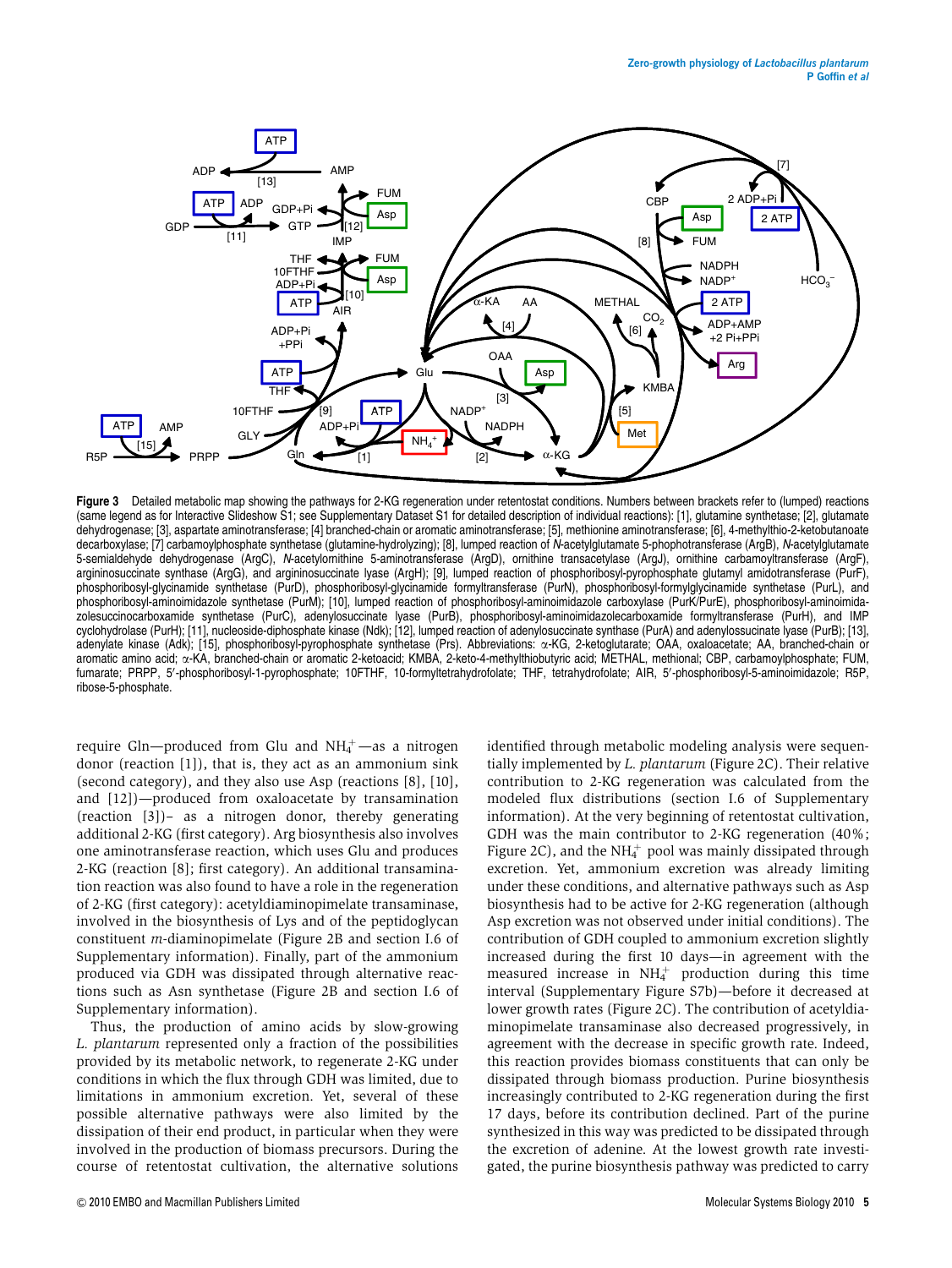no flux ([Figure 2C](#page-3-0)). The regeneration of 2-KG through Asp biosynthesis was relatively constant throughout the course of cultivation (around 25%). However, although all Asp produced was initially re-consumed through biosynthetic pathways (proteins, Asn, or other amino acids; see section I.6 of Supplementary information), an increasing proportion of Asp was excreted as the growth rate decreased. Except under initial conditions, no contribution of Ala biosynthesis was observed before 31 days ([Figure 2C](#page-3-0)), corresponding to the time at which Ala production started to be observed (Supplementary Figure S7c).

Among all pathways used for the regeneration of 2-KG, the most striking evolution during retentostat was observed for Arg biosynthesis. Although it only represented 3% of all 2-KG regeneration at the start of cultivation, it became the major contributor to 2-KG production at the lowest growth rate investigated (33%, including excretion; [Figure 2C\)](#page-3-0). Initially, a significant part of the Arg pool was dissipated through protein synthesis, but excretion rapidly became the major Arg dissipation route as the growth rate decreased [\(Figure 2C\)](#page-3-0), in agreement with the steadily decreasing needs for biomass synthesis.

In the context of energy limitation and high maintenance requirements, the choice of Arg biosynthesis as the major 2-KG regeneration mechanism seems counter-intuitive. Indeed, 6 mol ATP are hydrolyzed for each mol Arg synthesized, resulting in the regeneration of 3 mol 2-KG, that is, 2 mol ATP per mol 2-KG ([Figure 3](#page-4-0) and equation (7) of Supplementary information). Yet, this solution is energetically more favorable compared to purine biosynthesis (2.5 mol ATP per mol 2-KG; [Figure 3](#page-4-0) and equation (2) of Supplementary information). Furthermore, considering the situation from the ammonium excretion perspective, the production of 1 mol Arg is equivalent to the excretion of 4 mol NH $_4^+$  , and therefore appears as an efficient alternative under conditions of limited ammonium efflux. Finally, the increasing contribution of less energyconsuming reactions such as Ala biosynthesis at the lowest growth rate [\(Figure 2C\)](#page-3-0), highlights the metabolic flexibility of L. plantarum in this context, and indicates that more energetically efficient solutions are being implemented as the maintenance energy requirement increases.

# Global responses during adaptation to slow growth

The gene expression profile was investigated using DNA microarrays at different times during retentostat cultivation, corresponding to increasing amounts of energy used for maintenance purposes, and hence, decreasing specific growth rates.

A high proportion of the genome was found to be differentially regulated at extremely low growth rates (over 25%; Supplementary Table S3). In general, transcriptome analysis failed to reveal the massive induction of global stress responses. First, no stringent response appeared to be triggered, as evident from the absence of downregulation of the majority of genes associated with transcription and genes encoding ribosomal proteins or translation factors (Supplementary Table S4 and Supplementary Dataset S2). This was

confirmed by the constant biomass composition—more particularly, the constant RNA and protein content of the cells [\(Figure 1B](#page-1-0)). Second, genes encoding functions involved in other growth-associated processes, such as cell division, DNA replication, or cell wall biosynthesis were usually not repressed (Supplementary Table S4), which correlated with the absence of morphological changes or defects, and the constant biomass viability. Third, a clear general stress response was also not triggered, as deduced from the absence of upregulation of genes encoding alternative sigma factors, and the majority of chaperones and heat, cold, or alkaline shock protein genes (section I.8 of Supplementary information). Altogether, transcriptome profiling correlated with physiological observations indicating that the overall physiology of L. plantarum was not fundamentally affected during adaptation to extremely slow-growing conditions, compared to the initial chemostat conditions  $(\mu=0.025 \text{ h}^{-1})$ . The only stress response observed at low growth rates was the SOS response, with the overexpression of genes involved in DNA replication, recombination, and repair. The most highly induced genes in this category were the genes encoding the Y-family DNA polymerases Pol IV and Pol V (Supplementary Dataset S2).

# Correlation between changes in metabolic fluxes and gene expression

The changes in modeled flux distributions, as obtained from FBA (maximization of ATP production), were compared to changes in gene expression (section I.9 of Supplementary information and Supplementary Dataset S3). For the vast majority of reactions, a decrease in flux was observed. This was expected, despite the constant metabolic pattern: because fluxes are specific (per g of biomass), the increase in biomass concentration observed during the course of cultivation resulted in a steadily decreasing specific availability of substrates, and consequently, a lower flux through the pathways using these substrates.

If the flux through these reactions were to be regulated at the gene expression level, a decreased expression of the corresponding genes would have been expected. In total, 88 reactions—32% of the 274 gene-associated reactions carrying a non-zero flux for at least one of the time point considered were associated with one or more gene(s) that showed a decreased level of expression at low growth rates (Supplementary Dataset S3). Among these, the best correlation was observed for reactions involved in protein synthesis: the expression of half of the tRNA synthetase genes was repressed at low growth rates, in agreement with the well-documented regulation of these genes in response to the availability of the corresponding amino acid (Wels et al[, 2008](#page-11-0)). At the level of primary metabolism, several genes encoding enzymes involved in glycolysis, pentose phosphate pathway, tricarboxylic acid cycle, and pyruvate dissipation exhibited a decreased expression level at low growth rates. Intriguingly, although all pyruvate dissipation reactions showed a decreased flux during the course of cultivation, this category contained the highest proportion of upregulated transcripts (Supplementary Table S5). These overexpressed genes corresponded to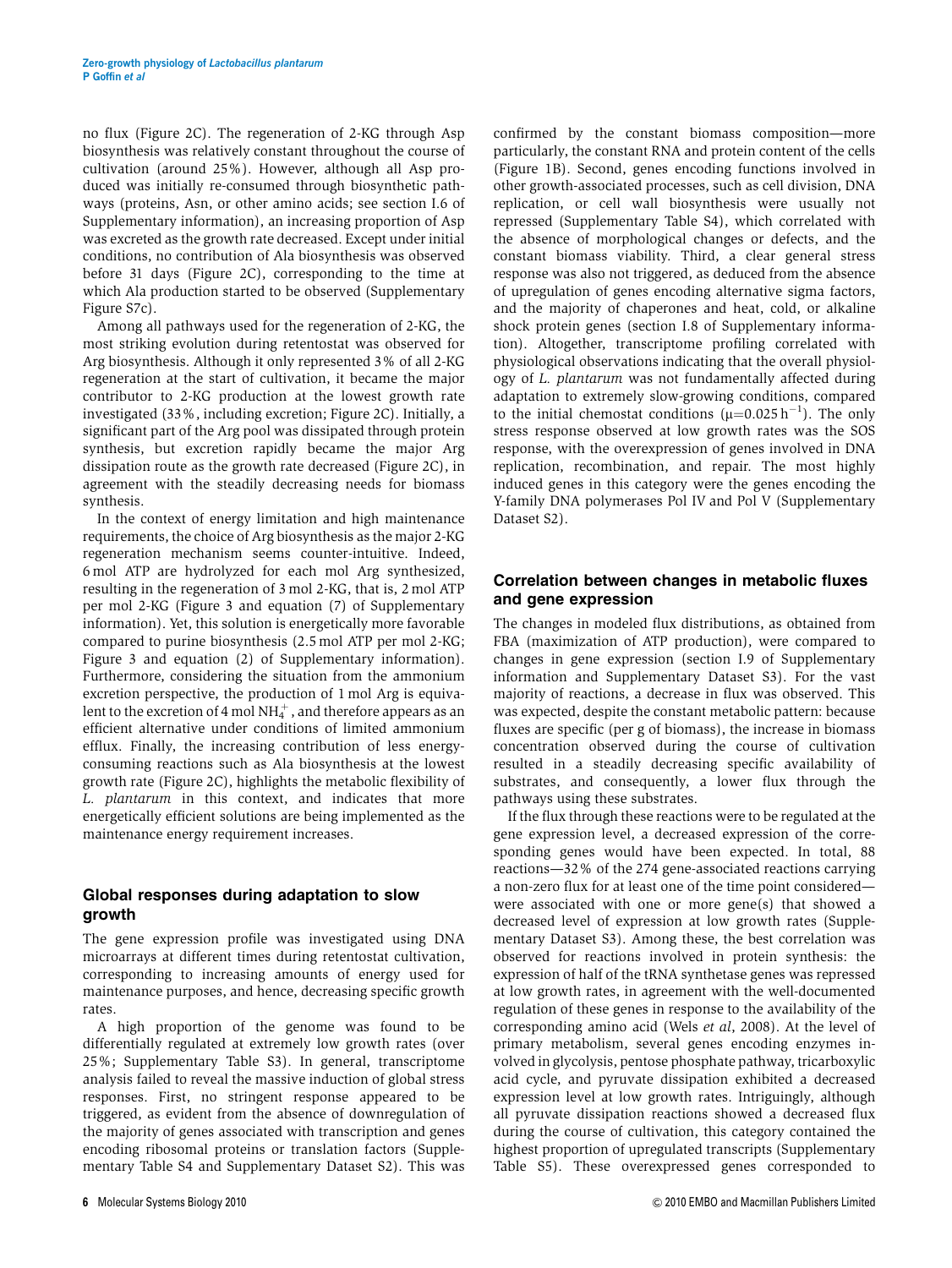reactions associated with more than one gene (acetate kinase, pyruvate formate lyase, and alcohol dehydrogenase), one of the genes being downregulated at low growth rates, whereas another one was upregulated. This suggests the use of alternate isozymes at low growth rates. Similarly, this analysis also suggested the use of alternate pathways (lactate racemase) for the production of D-lactate at low growth rates (section I.9 of Supplementary information).

Similar to what was observed for primary metabolism, the majority of reactions involved in amino-acid metabolism showed a decreased flux as the biomass concentration in the retentostat increased. In this case, a poor correlation was generally observed between changes in flux and changes in gene expression. Furthermore, the production of Arg, Asp, Met, and Ala was mostly not reflected at the transcriptome level. The Arg biosynthesis genes were not upregulated: this was, however, not unexpected as Arg biosynthesis was already active at the start of retentostat cultivation (although no Arg excretion was detected; [Figure 2C\)](#page-3-0). As the specific growth rate decreased, Arg started to be excreted ([Figure 2C](#page-3-0) and Supplementary Figure S7c). Accordingly, upregulation of the gene encoding the putative Arg exporter  $(lp_1409)$  was observed. In a similar vein, the production of Asp and Ala was not correlated with upregulation of the corresponding genes. Similar to the case of Arg, no upregulation of the genes involved in biosynthesis of Asp and Ala was to be expected because they were already produced at the start of fermentation (although not excreted; [Figure 2C](#page-3-0) and Supplementary Figure S7c). Moreover, at the level of export, Asp and Ala are known to be transported through broad-specificity transport proteins (Fernandez and Zuñiga, 2006). Although several genes encoding amino-acid transport proteins were observed to be upregulated at low growth rates (Supplementary Dataset S2), it is extremely difficult to identify which ones are involved in the export of Asp and Ala. Finally, in the case of Met, production of this amino acid resulted from a decreased flux through Met aminotransferase. Correlation was found with decreased expression of genes encoding the branched-chain and aromatic aminotransferases (bcaTand araT1), which are known to catalyze Met transamination (Fernandez and Zuñiga, 2006). Although upregulation of the Met export system could have been expected, the gene encoding this protein is unknown (section I.9 of Supplementary information).

In conclusion, most metabolic fluxes showed a decrease during retentostat cultivation, due to decreased specific substrate availability resulting from biomass accumulation. This was correlated to decreased gene expression for reactions involved in protein synthesis and primary metabolism. However, relatively poor correlation was observed for amino-acid metabolism.

### Interactions with the environment

Another striking feature observed at the level of gene expression was an increased potential for interactions with the environment, potentially with plants. In total, over 50% of genes encoding cell surface proteins displayed significant regulation at low growth rates (15% repressed; 36% induced; Supplementary Table S4), suggesting major modifications of the cell surface. The most highly upregulated genes were

observed in the csc (cell-surface cluster) gene clusters, six of which being highly induced at low growth rates (over 100-fold; Supplementary Dataset S2). These clusters encode cell-surface protein complexes specifically found in plant-associated grampositive bacteria, and have been predicted to have a role in the utilization of polysaccharides from plant origin. Expression of these clusters is known to be under control of the carbon catabolite repressor CcpA ([Siezen](#page-10-0) et al, 2006). The relief of catabolite repression was also reflected by the regulation of genes involved in the transport and catabolism of alternative carbohydrates. Among these, four gene clusters encoding enzymes for the utilization of b-glucosides—typical sugars from plant origin—were highly upregulated (over 30-fold; Supplementary Dataset S2).

# Production of compounds with plant hormone activity

Transcriptome analysis suggested increased interactions with the environment, and particularly with plants. An in silicobased metabolic approach was used to study the potential of slow-growing L. plantarum for producing compounds involved in plant interactions. This approach was based on the fact that FBA requires all balances to be closed. Therefore, nonmeasured end products can be suggested.

Most possible end products as predicted with this approach were derived from the catabolism of BCAAs and AAAs (section I.7 of Supplementary information). Many of the reactions involved in BCAA and AAA catabolism are common, and the corresponding enzymes are known to have broad substrate specificity (Fernandez and Zuñiga, 2006). A number of these compounds were indeed produced, confirming that these catabolic pathways were active under conditions of slow growth. In particular, phenylacetaldehyde and indole compounds were detected (Supplementary Figures S5 and S6a). Model simulations also predicted the conversion of Met to methional, with KMBA as an intermediate. The observed production of methanethiol (Supplementary Figure S5), which can be generated non-enzymatically from KMBA or methional (Smit et al, 2005; Fernandez and Zuñiga, 2006), indicated that this pathway was active in slow-growing L. plantarum.

Interestingly, a number of indole compounds derived from Trp, as well as phenylacetate derived from Phe or phenylacetaldehyde, are known to elicit auxin-like responses in plants [\(Woodward and Bartel, 2005](#page-11-0)). The compound, KMBA, has been previously identified as the precursor of the plant stress hormone ethylene in several microorganisms ([Ince and](#page-10-0) [Knowles, 1986](#page-10-0)). Thus, metabolic analysis pointed to a possible production of plant hormones—or precursors thereof—in slow-growing L. plantarum. To verify this hypothesis, supernatants from retentostat cultivation were assayed for their effect on radish root development. As shown in [Figure 4](#page-7-0), a significant reduction in length was observed when roots were treated with samples collected from retentostat after 10 days  $(\mu=0.0021 h^{-1})$ , corresponding to the highest measured concentration of indole compounds (Supplementary Figure S6a). The inhibition of radish root development by retentostat samples demonstrates that slow-growing *L. plantarum* produces compounds that interact with the plant physiology,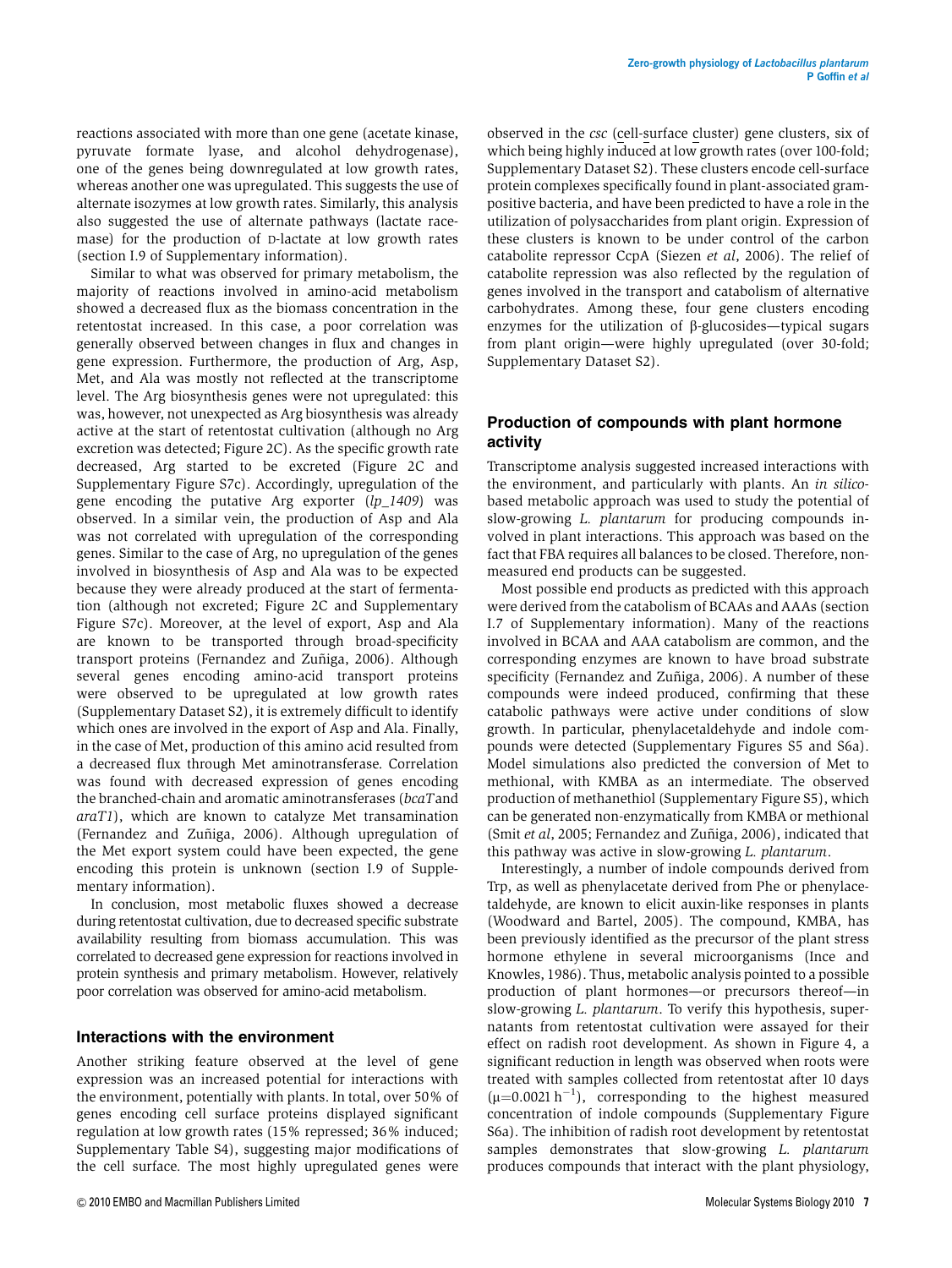<span id="page-7-0"></span>![](_page_7_Figure_1.jpeg)

Figure 4 Inhibition of radish root development by supernatants of L. plantarum after 10 days under retentostat conditions. Radish root assays were performed according to [Leveau and Lindow \(2005\)](#page-10-0). Samples were diluted 10,000 times. Error bars represent the s.d. values. \*\*Highly significantly different from fresh medium ( $P < 0.01$  Tukey test).

as deduced from the in silico metabolic modeling approach, and in line with results from transcriptome analysis showing the upregulation of genes involved in the catabolism of plantderived material.

# **Discussion**

The adaptation of L. plantarum to extremely slow growth under limited carbon and energy supply was studied at two different levels: the transcriptome and metabolome. Detailed measurements of metabolic fluxes were performed, and were used as constraints in a genome-scale metabolic model, to precisely calculate the amount of substrate and energy used for net biomass synthesis and for maintenance. This approach also provided insights into the mechanisms and limitations of ATP production. In parallel, transcriptome analysis was used to investigate the global cell response to such conditions.

Slow growth as studied here is fundamentally different from the widely studied carbon starvation-induced stationary phase. Indeed, non-growing cells in retentostat conditions are glucose-limited rather than starved, and the transition from a growing to a non-growing state under retentostat conditions is progressive, in contrast with the abrupt transition in batch cultures. These differences were reflected in various aspects of the cell physiology. Unexpectedly, our data indicate that the physiology of virtually non-growing L. plantarum under glucose-limited retentostat is very similar to that of faster growing cells in continuous culture, even under conditions in which maintenance accounts for over 90% of all energy expenses.

The metabolic behavior was remarkably stable during adaptation to slow growth. Similar to what is observed upon glucose starvation, transcriptome analysis revealed the upregulation of genes for the utilization of alternative carbohydrates (lactose, cellobiose, sucrose, and  $\beta$ -glucosides) at low growth rates in L. plantarum. This observation reflected the relief of catabolite repression, and indicated that extremely slow-growing cells were prepared for glucose starvation. However, as glucose was still present and no alternative carbohydrates were fed to the cells, the energy metabolism remained glucose based. Glucose was mainly converted to lactate, even in slow-growing cells. Previous studies of retentostat cultivation of lactic acid bacteria at higher growth rates also reported a relatively stable metabolic profile with lactate as the major end product ([Major and Bull, 1989](#page-10-0); Hjörleifsdottir et al, 1991; Yoo et al[, 1997](#page-11-0)). In this study, we show that this unexpectedly stable and energetically inefficient metabolic behavior can be extended to virtually non-growing L. plantarum. The constant metabolism over a wide range of specific growth rates indicates that extreme carbon limitation and slow growth are not the trigger for a metabolic shift towards higher ATP-yielding pathways, as also reported for Lactococcus lactis ([Koebmann](#page-10-0) et al, 2002). Yet, even if lactic acid production seems energetically inefficient in the absence of oxygen, this behavior might be beneficial in natural environments such as plant leaves, in which oxygen is present and would allow L. plantarum to further convert lactate into acetate through the pyruvate oxidase-dependent pathway [\(Goffin](#page-10-0) et al, 2006), yielding additional energy.

Physiological processes related to maintenance comprise energy costs associated with defense mechanisms or turnover of macromolecules [\(Tempest and Neijssel, 1984](#page-10-0)). Under our conditions, defense mechanisms were not massively induced. In particular, analysis of biomass composition and gene expression failed to reveal clear stringent or general stress responses, which are generally observed in glucose-starved cells, in which they correlate with a global shutdown of functions associated with growth ([Koburger](#page-10-0) et al, 2005; [Redon](#page-10-0) et al[, 2005](#page-10-0)). Owing to the dramatic decrease in specific growth rate during retentostat cultivation of L. plantarum (over 100 fold), a downregulation of genes involved in growth-associated functions would have been expected at extremely low growth rates. However, this was generally not observed, in particular for RNA and protein synthesis. Several key genes involved in transcription were even upregulated (Supplementary Table S4). These observations suggest that active transcription and translation are required to account for the observed stable biomass composition.

Slow-growing L. plantarum also exhibited an apparent increased potential for genetic diversity, as indicated by the upregulation of the two error-prone DNA polymerases and the absence of downregulation of the transcriptional machinery. The induction of mechanisms such as error-prone replication or transcription-mediated mutations, results in increased rates of mutagenesis under non-growing conditions ([Robleto](#page-10-0) et al, [2007](#page-10-0)). Diversity was however not apparent in retentostatgrown L. plantarum: no significant heterogeneity of colony size or morphology was observed at extremely low growth rates. Changes in cell morphology such as observed during long-term starvation (cell aggregates, filamentous cells; [Finkel](#page-10-0) [\(2006\)](#page-10-0)), were not detected, and samples isolated from slowgrowing L. plantarum under retentostat conditions did not display modified growth behavior when cultivated under batch conditions (data not shown). Interestingly, preliminary data indicate that perturbations such as complete glucose starvation during slow-growth in the retentostat result in the selection of mutants with modified growth capabilities (P. Goffin, unpublished data). We conclude from this that the selection pressure that favors mutants able to use alternative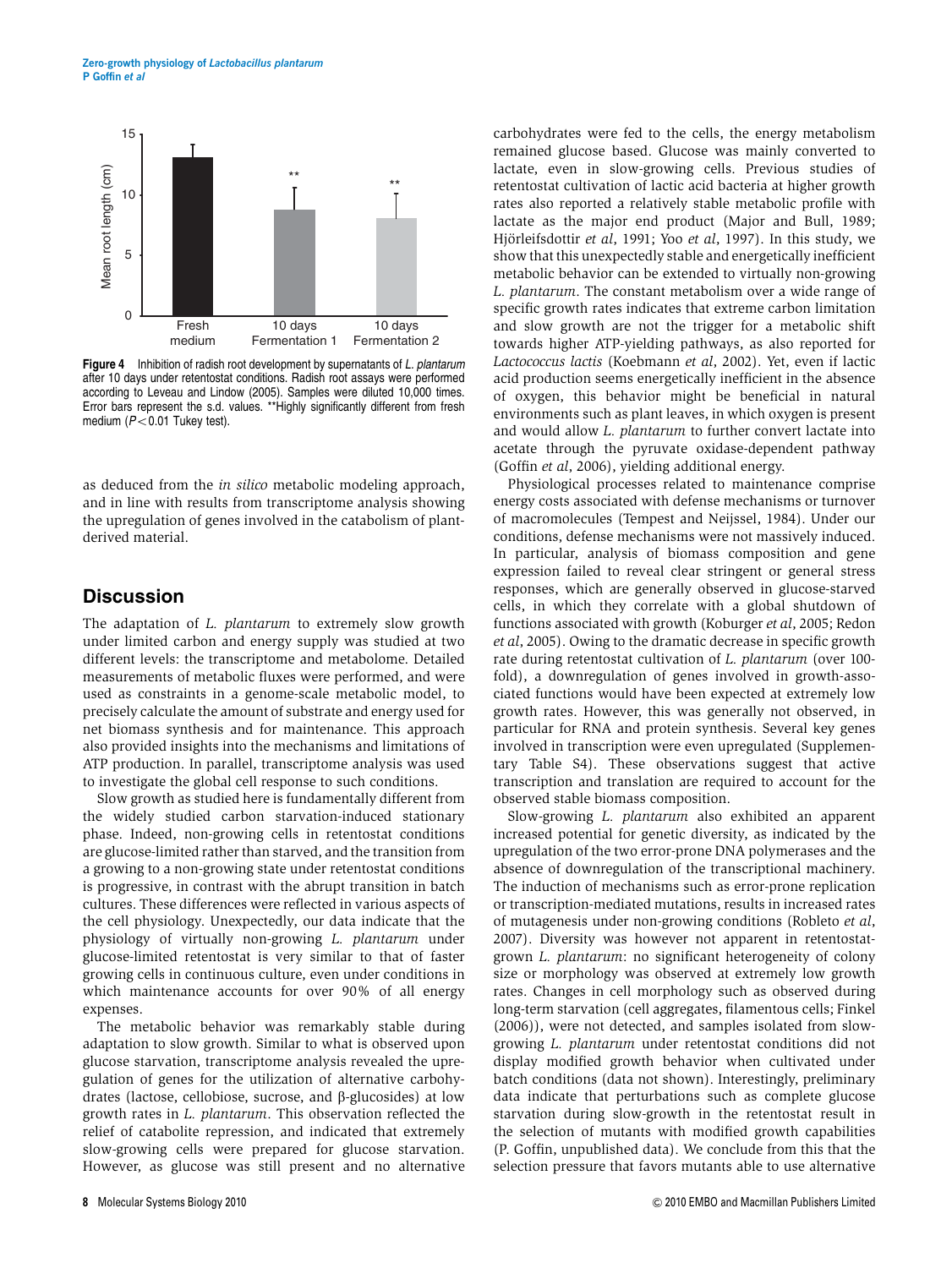energy sources must be significantly lower in the retentostat than during stationary phase, probably because cells are glucose limited, but not starved.

Another important response of L. plantarum to extremely slow growth was an increased potential for interactions with the environment, particularly with plants, which was revealed by the combination of metabolic modeling and transcriptome analyses. A priori, the production of the amino acids Arg, Asp, Met, and Ala, seemed energetically inefficient. Previous studies in L. plantarum ([Teusink](#page-11-0) et al, 2006) or L. lactis [\(Oliveira](#page-10-0) et al, 2005) reported the failure of FBA to predict inefficient (overflow) metabolism such as lactic acid production. In this study, provided the appropriate fluxes were constrained, FBA was found to accurately explain how the production of amino acids positively contributed to ATP generation. At a fixed ammonium efflux—fixed at the measured value—reduced cost analysis showed that BCAAs and AAAs are expensive to metabolize, and that coupling the catabolism of BCAAs and AAAs to the production of the abovementioned amino acids has a positive effect on the energetics of the cell. This is an excellent example in which precise, quantitative modeling results in new insights in physiology that intuition would never have achieved.

This observation raises two important questions. First, why would NH $_4^+$  efflux be limited? It is possible that the availability of ammonium transporters in the cell membrane might limit its export. The observed overexpression of a high number of cell surface and membrane protein genes at low growth rates could result in membrane crowding. It could thus be beneficial to excrete ammonium in the form of amino acids, which can be translocated by broad-specificity transporters that are present for other purposes. An alternative hypothesis could be connected to the well-documented toxicity of ammonium ions in bacteria ([Buurman](#page-10-0) et al, 1991), yeast (Hess et al[, 2006](#page-10-0)), and plants (Cao et al[, 1993; Szczerba](#page-10-0) et al, 2008) at low potassium concentrations. Ammonium is probably not toxic for L. plantarum under the conditions studied here, as the  $K^+$ concentration is high (180 mM) and L. plantarum has been shown to grow in the presence of very high  $\mathrm{NH}_4^+$  concentration [\(Nicaise](#page-10-0) et al, 2008). However, L. plantarum could be intrinsically 'programmed' not to produce high amounts of  $NH_4^+$  under conditions of slow growth, such as those encountered in its natural habitat, in which it is found in association with plants ([Mundt and Hammer, 1968; Ercolani,](#page-10-0) [1991\)](#page-10-0). Production of amino acids could represent an alternative to  $\mathrm{NH}_4^+$  excretion, as also observed in yeast, in which biosynthesis and excretion of amino acids has been identified as a detoxification mechanism against high  $\mathrm{NH}_4^+$  concentrations (Hess et al[, 2006](#page-10-0)).

The second question raised by the observation of aminoacid production is: why are BCAAs and AAAs catabolized in excess if they do not generate energy? A possible answer lies in the end products of their catabolism, a number of which could serve as signaling molecules for the interaction of L. plantarum with its environment. Model simulations predicted the production of precursors of plant hormones, and supernatants from retentostat-grown L. plantarum inhibited plant root development. The metabolic analysis thus suggests that these compounds are not simple by-products of amino-acid catabolism, providing a possible explanation for the presence of flavor-forming pathways in L. plantarum: the production of plant hormones—or hormone precursors under conditions of slow growth might be a way to divert the plant metabolism towards its own interest. Indeed, the production of auxin compounds is a common strategy used by plant pathogens to increase local substrate availability on plant leaves ([Beattie and Lindow, 1999\)](#page-10-0). In support of this view, four gene clusters involved in the utilization of b-glucosides—typical sugars from plant cell-wall degradation—and six of the nine csc clusters—predicted to have a role in the utilization of plant polysaccharides ([Siezen](#page-10-0) et al, [2006](#page-10-0))—were highly induced at extremely low growth rates.

Traditionally, there are two main types of culture systems to study bacterial evolution during long-term cultivation [\(Finkel,](#page-10-0) [2006](#page-10-0)). On one hand, systems such as chemostats or serial batch cultures maintain a (relatively) constant environment. They can be used for the selection of mutants with altered growth capabilities, such as improved growth on poor substrates, and several studies have reported the predictive power of metabolic modeling in this context ([Fong and](#page-10-0) [Palsson, 2004; Herring](#page-10-0) et al, 2006; [Teusink](#page-11-0) et al, 2009). However, such systems result in a constant loss of genetic diversity. On the other hand, in long-term stationary phase cultures, genetic diversity is maintained, but the environment evolves constantly, resulting in the constant selection of mutants able to use alternative sources of carbon and energy [\(Finkel, 2006\)](#page-10-0). Although such conditions are probably more relevant from an environmental point of view, the constantly changing conditions severely limit the applicability of metabolic modeling approaches to predict adaptation behaviors. Thus, as pointed out by [Finkel](#page-10-0) (2006), using the current longterm cultivation models, there is a tradeoff between maintaining a constant environment with genetic bottlenecking (chemostats or serial batch cultures) versus maintaining genetic diversity in an ever-changing environment (long-term stationary phase). Alternating conditions of low substrate availability and starvation are likely to be common in natural environments, and the retentostat offers an alternative that combines the advantages of all other systems, allowing the study of long-term genetic variation under tightly controlled, environmentally relevant conditions.

In conclusion, the physiology of L. plantarum at extremely low growth rates, as studied by genome-scale metabolic modeling and transcriptomics, is fundamentally different from that of starvation-induced stationary phase cells. Excitingly, these conditions seem to trigger responses that favor interactions with the environment, more specifically with plants. The reported observations were made in the absence of any plantderived material, suggesting that this response might constitute a hardwired behavior.

# Materials and methods

### Strain and culture conditions

L. plantarum WCFS1 was cultivated at  $30^{\circ}$ C in a chemically defined medium ([Teusink](#page-11-0) et al, 2006) containing 25 mM glucose. A 2.0-l fermentor (Applikon Biotechnology, The Netherlands) with 1.5 l working volume was inoculated with an exponentially growing preculture. The fermentor was operated under anaerobic conditions (nitrogen atmosphere) at a stirring speed of 200 r.p.m., and pH was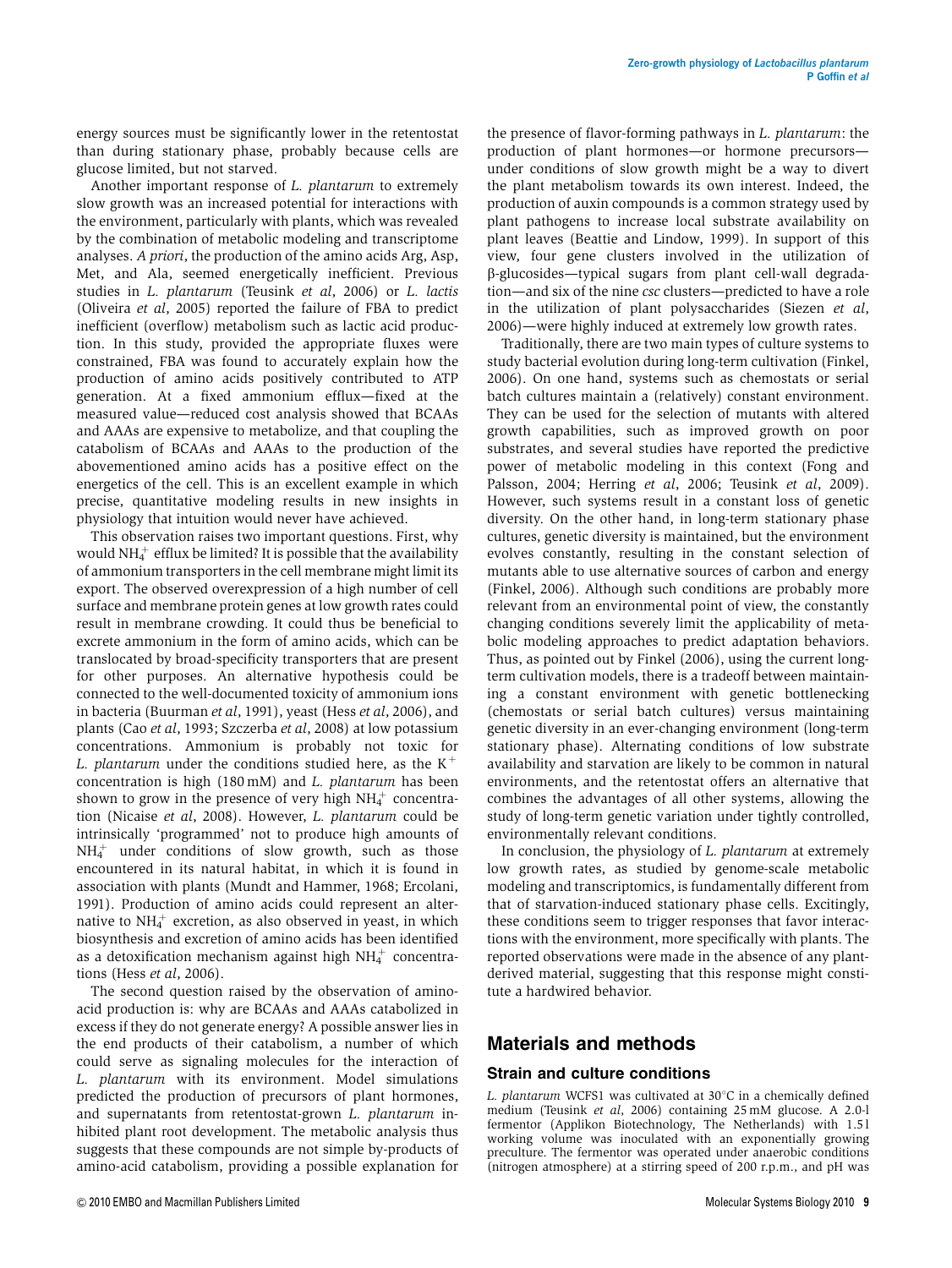regulated at 5.5 with NaOH 5 M. At an  $OD_{600 \text{ nm}}$  of 0.7, the feed pump was switched on and the fermentor was operated in chemostat mode (dilution rate  $D=0.025 \text{ h}^{-1}$ ) until steady-state was achieved (six volume changes, as judged by constant  $OD_{600 \text{ nm}}$ ). The culture was then switched to retentostat conditions, while keeping the dilution rate constant, that is the spent medium was eliminated through a  $0.22$ - $\mu$ m polypropylene filter (AppliSense sample filter assembly, Applikon Biotechnology, The Netherlands) fully immersed in the culture medium. To ensure a constant working volume in the fermentor, a conductivity contact positioned at the surface of the liquid triggered a peristaltic pump, which removed the filtrate at a rate equivalent to the dilution rate.

### Metabolic profile

Sampling, metabolite determination, and analysis of biomass composition were performed as described in section II.1 of Supplementary information. The parameters of the van Verseveld equation [\(van](#page-11-0) [Verseveld](#page-11-0) et al, 1986) were fitted to the measured dry weight, and the specific growth rate was calculated from the fitted equation. Metabolic fluxes were calculated from the measured metabolite concentration and the calculated dry weight (section II.2 of Supplementary information).

### Metabolic model and constraint-based modeling

The metabolic model used in this study was derived from [Teusink](#page-11-0) et al [\(2006\)](#page-11-0), with slight modifications as described in section II.3 of Supplementary information. The exact version of the model used in this study is provided as Supplementary information (Model S1). A different biomass equation was used for every time point in each retentostat, to adapt the stoichiometric coefficients for RNA, protein, and DNA, to the measured values (section II.3 of Supplementary information). The coefficients of all other biomass components were assumed to be identical to previously calculated values [\(Teusink](#page-11-0) et al[, 2006\)](#page-11-0).

Flux balance analysis and flux variability analysis (FVA) were carried out using the Simpheny<sup> $M$ </sup> software (Genomatica, San Diego, CA). Measured metabolic fluxes for amino acids (Ala, Arg, Asn, Asp, Cys, Gln, Glu, Gly, His, Ile, Leu, Met, Phe, Pro, Ser, Thr, Trp, Tyr, and Val), sugars (glucose, fructose, lactose, maltose, mannose, mannitol, sorbitol, and sucrose), organic compounds (acetate, citrate, L-lactate, D-lactate, pyruvate, formate, acetoin, ethanol, succinate, acetaldehyde, malate, and 2,3-butanediol), and ammonia were used as constraints in the model (lower and upper bounds set at  $-10\%$  and  $+10\%$  of the measured flux, respectively), unless otherwise indicated. For Lys, the minimal uptake flux was set at 0.0. This was necessary because the only sink for Lys in the model—Lys tRNA synthetase—was not sufficient to account for the measured Lys uptake flux at extremely low growth rates. However, using this constraint, no Lys uptake was predicted; rather, all Lys required for biomass (protein) synthesis was produced through the Lys biosynthetic pathway (because it allows regeneration of 2-KG). To reflect at least partially the fact that Lys uptake was observed, an additional constraint was introduced in the model, so that the Lys uptake flux had to be equal to the flux through Lys tRNA synthetase. No oxygen exchange was allowed, to reflect the anaerobic conditions. For compounds that were present in the fresh medium but not measured, the lower bound was defined as the maximum possible uptake flux (complete consumption), and the upper bound was set at  $+\infty$ . For non-measured compounds that were not present in fresh medium, the lower bound was set at 0 and the upper bound was set at  $+\infty$ .

### Determination of the energy-related maintenance coefficient ( $m_{ATP}$ ) and biomass yield ( $Y_{ATP}$ )

The energy parameters  $m_{ATP}$  and  $Y_{ATP}$  were calculated using the genome-scale model, as previously described ([Teusink](#page-11-0) et al, 2006). This approach is based on the assumption that all energy produced under steady-state energy-limited conditions, is used for anabolic processes (full coupling). In the modified Pirt equation used for the genome-scale modeling approach  $(q_{ATP} = m_{ATP} + \mu[x + y]$ , with  $[x + \bar{y}] = Y_{\text{ATP}}^{-1}$ , ATP costs are explicitly distributed between energy requirements for the biosynthesis of precursors  $(x)$ , assembly of these precursors into new cells  $(y)$ , and maintenance  $(m_{ATP})$  ([Teusink](#page-11-0) *et al*, [2006](#page-11-0)). To calculate  $x$  and  $y$  separately, FBA was performed in which  $y$ was set as 0 in the biomass equation, and instead an ATP-dissipating reaction was introduced in the model ([Teusink](#page-11-0) et al, 2006). The maximum flux through this reaction was calculated at every time point from each retentostat cultivation. The maximal ATP production calculated by the model simulations under these conditions represented  $q_{ATP}$ <sub>y</sub>, the amount of ATP required for the assembly of biomass components into new cells. In the linear relationship between  $q_{ATP,y}$ and  $\mu$ , the slope represented  $y$ , and the intercept with the y-axis represented  $m_{ATP}$ . The calculated values of y and  $m_{ATP}$ , as well as the reduced cost associated with biomass synthesis, representing  $x$ , were introduced in the modified Pirt equation, to calculate the total amount of ATP generated by the cells  $(q_{ATP})$  at each time point. Values of  $q_{ATP}$ were plotted against  $\mu$  to calculate  $Y_{ATP}$  (slope<sup>-1</sup>) and  $m_{ATP}$  (intercept with the y-axis; Supplementary Figure S2b, closed circles and plain line). As the two retentostat cultivations resulted in essentially similar metabolic patterns (section I.10 of Supplementary information), data from both fermentations were treated together for the calculation of  $Y_{ATP}$  and  $m_{ATP}$ .

### Study of the impact of ammonium efflux, aminoacid production, and amino-acid catabolism, on ATP generation

Flux balance analysis was performed to maximize the flux through the abovementioned ATP dissipating reaction, using measured fluxes from fermentation 1 after 24 days as constraints (model and constraints provided as Supplementary information (Model S1)). The different simulations were performed under different sets of constraints for ammonia, Asp, Arg, Met, and/or BCAA/AAA exchange fluxes, as detailed in Supplementary Table S2 and section I.5 of Supplementary information.

### Prediction of non-measured metabolic end products

Flux variability analysis was performed on the flux distributions determined by FBA (maximization of ATP production) to explore the space of possible solutions (i.e. the range of flux values (span) for each reaction in the model) compatible with the experimental constraints. This was performed for every time point from each retentostat cultivation. For exchange reactions, the maximum possible concentration of the corresponding metabolite at every time point was calculated from the maximal flux values, as follows:  $[i]_{(t),\text{max}} = (x_t q_{i(t),\text{max}})/D$ , where  $[i]_{(t),\text{max}}$  is the maximal predicted concentration of metabolite i at time t (mM),  $x_t$  is the biomass concentration at time t (g<sub>DW</sub> l<sup>-1</sup>; calculated from the fitted van Verseveled equation),  $q_{i(t),\text{max}}$  is the maximal flux for exchange of metabolite *i* at time *t* (mmol  $g_{\text{DW}}^{-1}$  h<sup>-1</sup>; calculated by FVA), and  $\overline{D}$  is the dilution rate (0.025 h<sup>-1</sup>).

### Transcriptome analysis

The protocol used for microarray analysis is described in section II.4 of Supplementary information. Hybridization was performed on custom designed L. plantarum WCFS1 11K Agilent oligo microarrays (GEO accession number GPL5874). Significantly regulated probes were defined based on a  $P$ -value < 0.05 and a fold change higher than 2.0. Genes for which all significantly regulated probes did not show the same trend and genes for which more than 50% of the probes were not significantly regulated, were considered not regulated. For the remaining genes, the fold change was calculated as the average of the fold change between significantly regulated probes. The normalized transcriptome data have been deposited in the GEO database (accession no. GSE18340).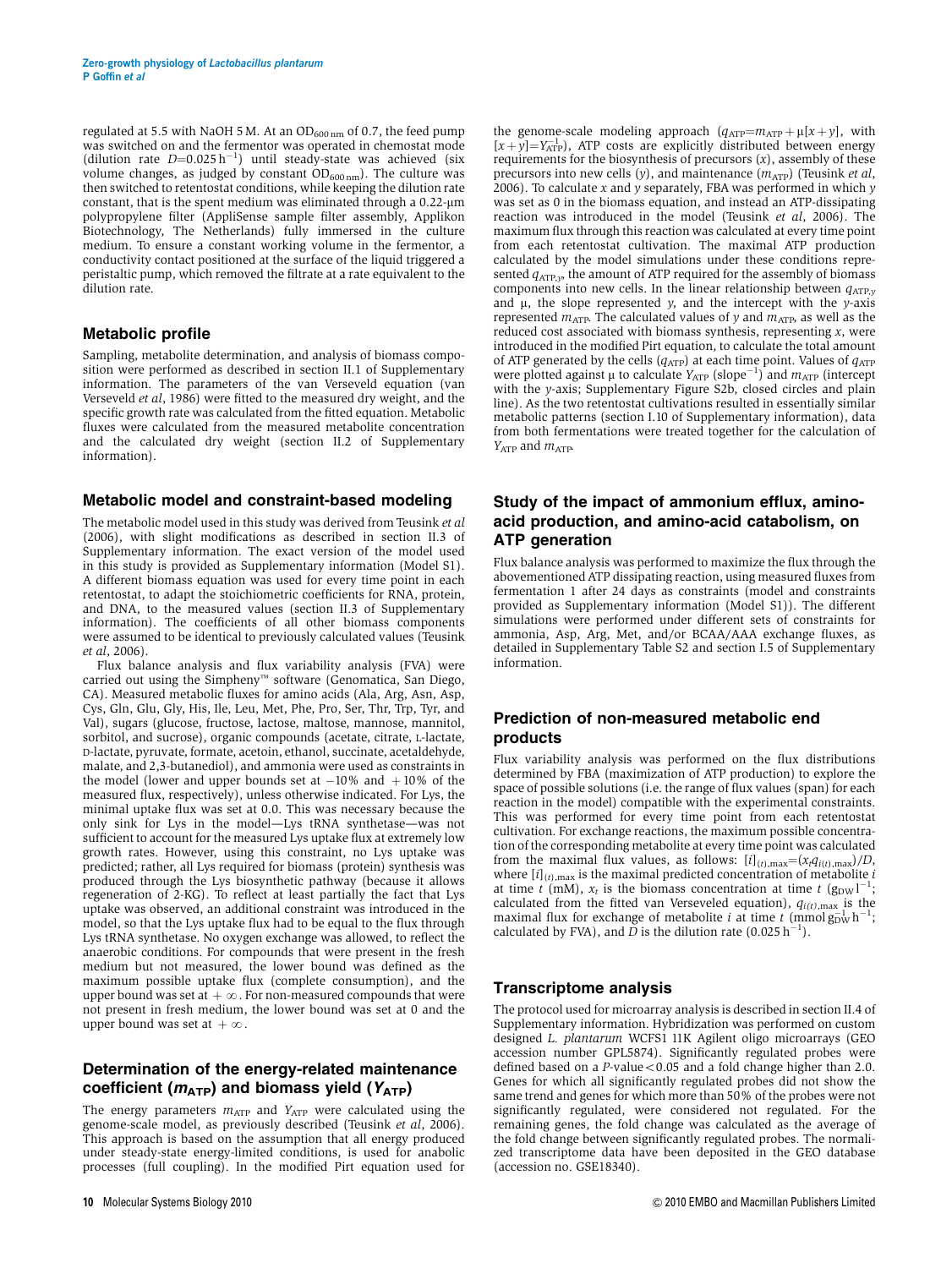### <span id="page-10-0"></span>Supplementary information

Supplementary information is available at the Molecular Systems Biology website ([http://www.nature.com/msb\)](http://www.nature.com/msb).

# Acknowledgements

We thank Laetitia Fontaine and Pascal Hols for fruitful discussions and critically reading the paper. The Kluyver Centre for Genomics of Industrial Fermentation is funded by the Netherlands Genomics Initiative (NGI).

# Conflict of interest

The authors declare that they have no conflict of interest.

# References

- Arbige M, Chesbro W (1982) Very slow growth of Bacillus polymyxa: stringent response and maintenance energy. Arch Microbiol 132: 338–344
- Beattie G, Lindow S (1999) Bacterial colonization of leaves: a spectrum of strategies. Phytopathology 89: 353–359
- Buurman E, Teixeira de Mattos M, Neijssel O (1991) Futile cycling of ammonium ions via the high affinity potassium uptake system (Kdp) of Escherichia coli. Arch Microbiol 155: 391–395
- Cao Y, Glass A, Crawford N (1993) Ammonium inhibition of Arabidopsis root growth can be reversed by potassium and by auxin resistance mutations aux1, axr1, and axr2. Plant Physiol 102: 983–989
- Chesbro W, Evans T, Eifert R (1979) Very slow growth of Escherichia coli. J Bacteriol 139: 625–638
- Ercolani G (1991) Distribution of epiphytic bacteria on olive leaves and the influence of leaf age and sampling time. Microb Ecol 21: 35-48
- Fernandez M, Zuñiga M (2006) Amino acid catabolic pathways of lactic acid bacteria. Crit Rev Microbiol 32: 155–183
- Finkel SE (2006) Long-term survival during stationary phase: evolution and the GASP phenotype. Nat Rev Microbiol 4: 113–120
- Fong SS, Palsson BO (2004) Metabolic gene-deletion strains of Escherichia coli evolve to computationally predicted growth phenotypes. Nat Genet 36: 1056–1058
- Goffin P, Muscariello L, Lorquet F, Stukkens A, Prozzi D, Sacco M, Kleerebezem M, Hols P (2006) Involvement of pyruvate oxidase activity and acetate production in the survival of Lactobacillus plantarum during the stationary phase of aerobic growth. Appl Environ Microbiol 72: 7933–7940
- Hecker M, Pane-Farre J, Volker U (2007) SigB-dependent general stress response in Bacillus subtilis and related gram-positive bacteria. Annu Rev Microbiol 61: 215–236
- Herring CD, Raghunathan A, Honisch C, Patel T, Applebee MK, Joyce AR, Albert TJ, Blattner FR, van den Boom D, Cantor CR, Palsson BO (2006) Comparative genome sequencing of Escherichia coli allows observation of bacterial evolution on a laboratory timescale. Nat Genet 38: 1406–1412
- Hess D, Lu W, Rabinowitz J, Botstein D (2006) Ammonium toxicity and potassium limitation in yeast. PLoS Biol 4: e351
- Hjörleifsdottir S, Holst O, Mattiasson B (1991) Effects on product formation in Lactococcus lactis 65.1 in continuous culture with complete cell recycling. Bioprocess Eng 6: 29–34
- Ince J, Knowles C (1986) Ethylene formation by cell-free extracts of Escherichia coli. Arch Microbiol 146: 151–158
- Kleerebezem M, Boekhorst J, van Kranenburg R, Molenaar D, Kuipers O, Leer R, Tarchini R, Peters S, Sandbrink H, Fiers M, Stiekema W, Lankhorst R, Bron P, Hoffer S, Groot M, Kerkhoven R, de Vries M, Ursing B, de Vos W, Siezen R (2003) Complete genome sequence of Lactobacillus plantarum WCFS1. Proc Natl Acad Sci USA 100: 1990–1995
- Koburger T, Weibezahn J, Bernhardt J, Homuth G, Hecker M (2005) Genome-wide mRNA profiling in glucose starved Bacillus subtilis cells. Mol Genet Genomics 274: 1–12
- Koebmann B, Solem C, Pedersen M, Nilsson D, Jensen P (2002) Expression of genes encoding  $F_1$ -ATPase results in uncoupling of glycolysis from biomass production in Lactococcus lactis. Appl Environ Microbiol 68: 4274–4282
- Konopka A, Zakharova T, Oliver L, Paseuth E, Turco R (1998) Physiological state of a microbial community in a biomass recycle reactor. J Ind Microbiol Biotechnol 20: 232–237
- Leveau J, Lindow S (2001) Appetite of an epiphyte: quantitative monitoring of bacterial sugar consumption in the phyllosphere. Proc Natl Acad Sci USA 98: 3446–3453
- Leveau J, Lindow S (2005) Utilization of the plant hormone indole-3 acetic acid for growth by Pseudomonas putida strain 1290. Appl Environ Microbiol 71: 2365–2371
- Major N, Bull A (1989) The physiology of lactate production by Lactobacillus delbrueckii in a chemostat with cell recycle. Biotechnol Bioeng 34: 592–599
- Müller R, Babel W (1996) Measurement of growth at very low rates  $(\mu \geq 0)$ , an approach to study the energy requirement for the survival of Alcaligenes eutrophus JMP 134. Appl Environ Microbiol 62: 147–151
- Mundt J, Hammer J (1968) Lactobacilli on plants. Appl Microbiol 16: 1326–1330
- Münster U (1993) Concentrations and fluxes of organic carbon substrates in the aquatic environment. Antonie van Leeuwenhoek 63: 243–274
- Nicaise C, Prozzi D, Viaene E, Moreno C, Gustot T, Quertinmont E, Demetter P, Suain V, Goffin P, Deviere J, Hols P (2008) Control of acute, chronic, and constitutive hyperammonemia by wild-type and genetically engineered Lactobacillus plantarum in rodents. Hepatology 48: 1184–1192
- Nyström T (2004) Growth versus maintenance: a trade-off dictated by RNA polymerase availability and sigma factor competition? Mol Microbiol 54: 855–862
- Oliveira AP, Nielsen J, Forster J (2005) Modeling Lactococcus lactis using a genome-scale flux model. BMC Microbiol 5: 39–53
- Pirt S (1965) The maintenance energy of bacteria in growing cultures. Proc R Soc Lond B Biol Sci 163: 224–231
- Redon E, Loubiere P, Cocaign-Bousquet M (2005) Transcriptome analysis of the progressive adaptation of Lactococcus lactis to carbon starvation. J Bacteriol 187: 3589–3592
- Robleto E, Yasbin R, Ross C, Pedraza-Reyes M (2007) Stationary phase mutagenesis in B. subtilis: a paradigm to study genetic diversity programs in cells under stress. Crit Rev Biochem Mol Biol 42: 327–339
- Siezen R, Boekhorst J, Muscariello L, Molenaar D, Renckens B, Kleerebezem M (2006) Lactobacillus plantarum gene clusters encoding putative cell-surface protein complexes for carbohydrate utilization are conserved in specific gram-positive bacteria. BMC Genomics 7: 126–138
- Smit G, Smit B, Engels W (2005) Flavour formation by lactic acid bacteria and biochemical flavour profiling of cheese products. FEMS Microbiol Rev 29: 591–610
- Srivatsan A, Wang J (2008) Control of bacterial transcription, translation and replication by (p)ppGpp. Curr Opin Microbiol 11: 100–105
- Szczerba M, Britto D, Ali S, Balkos K, Kronzucker H (2008) NH<sub>4</sub><sup>+</sup>stimulated and -inhibited components of  $K^+$  transport in rice (Oryza sativa L.). J Exp Bot 59: 3415–3423
- Tappe W, Laverman A, Bohland M, Braster M, Rittershaus S, Groeneweg J, van Verseveld H (1999) Maintenance energy demand and starvation recovery dynamics of Nitrosomonas europaea and Nitrobacter winogradskyi cultivated in a retentostat with complete biomass retention. Appl Environ Microbiol 65: 2471–2477
- Tempest DW, Neijssel OM (1984) The status of  $Y_{ATP}$  and maintenance energy as biologically interpretable phenomena. Annu Rev Microbiol 38: 459–486